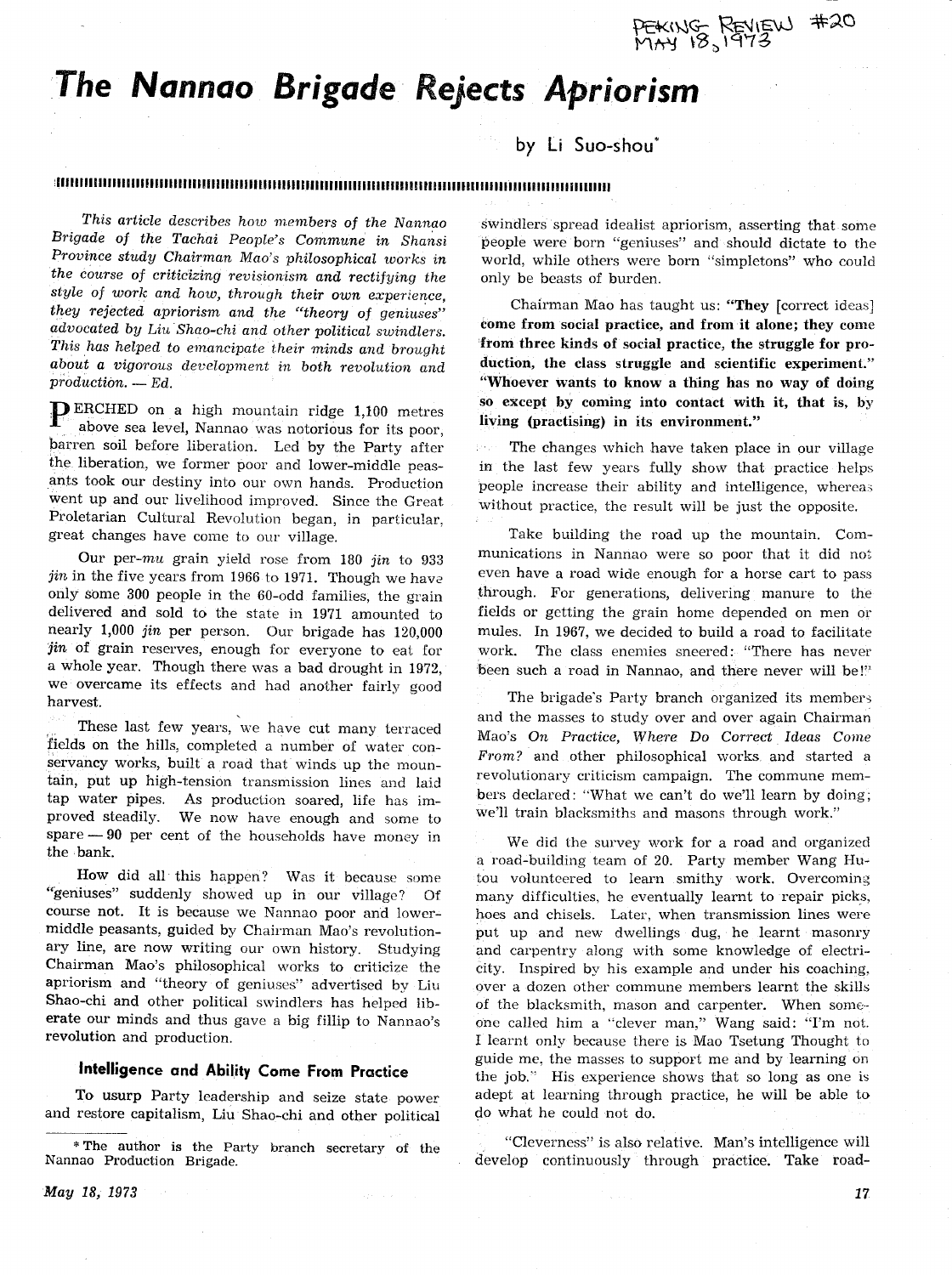

Cadres and members of the Nannao Brigade terracing a field.

building and blasting, for instance. At first, we would drill a vertical hole in the rocks and put in gunpowder to blast them. After doing this many times, we improved, and drilled horizontally into the cracks in the rocks and changed to using TNT. This not only saved labour and powder but was safer and more effective. Carrying out the principle of "practice, knowledge, again practice, and again knowledge," we became quite "clever" and our ability to subdue nature increased. After some 20 days of hard work, we cut a 2.5-kilometre road on the mountain-sides. Now even trucks can drive straight into the village.

This incident is itself a repudiation of the apriorism advocated by Liu Shao-chi and other political swindlers, a blow to the class enemies and an education and inspiration to the cadres and masses.

#### The Masses Are the Real Heroes

Chairman Mao has said: "The people, and the people alone, are the motive force in the making of world history." Liu Shao-chi and other political swindlers, on the other hand, claimed that a few "heroes," and not the people, are the makers of history. This is nothing but historical idealism.

We Nannao peasants have our answer to this question. It is the people here who till the fields and build the roads and houses and put up the transmission lines. Without the masses, there would be no Nannao today.

Fighting drought is another case in point. The worst drought in a century hit us last year; there was not one good rain from the skies the year through. What should we have done? We reviewed Chairman Mao's injunction to "be prepared against war, be prepared against natural disasters, and do everything for the people." Under the leadership of the Party branch, all of us worked hard, relying on our own efforts. In less than three months, we completed an irrigation station and two waterdetention basins, sank wells and cut a labyrinth of ditches and channels to bring mountain water to the parched fields.

The people working and fighting in the forefront of revolution and production have the richest experience. Just as Chairman Mao has said, "In a sense, the fighters with the most practical experience are the wisest and the most capable."

Before, we had to carry drinking water from 2.5 kilometres away. In 1970, our village started getting running

water from the 2,000 metres of pipelines we laid. Even so, they were no match for the extra big drought last year. The water table dropped so low that little water could be drawn up from the river and the taps gave only a trickle. We cadres talked it over and decided to dig a pond and lead what water there was in the river into it to be pumped up from there. After a day of work, 19-year-old Li Tsun-yin, the electrician in charge of the pumps, came up with an idea. He said: "What's the use of a pond if the whole river dries up? Moreover, the river water is not good for drinking. I think we should dig a deep well, and that'll give us clean water from underground." Both cadres and masses voted for this idea. Everybody worked with enthusiasm, and it was ready in four days. This incident provided us cadres with much food for thought.

#### "The Other Half"

Criticism of idealist apriorism was also a big help to emancipating the minds of the women, "the other half," so to speak. Through it, they got rid of their inferiority complex and began to chuck out old traditions and customs. They started thinking and doing things they would not have dared to before, and challenged the men in every kind of work. Some learnt to plough and sow, others who used to get scared whenever they saw the men getting ready to blast the rocks, are now not only expert dynamiters themselves but even make the dynamite.

One episode illustrates the extent of the emancipation of their minds. A rocky hill used to bar our way out of the village, but nobody ever thought it could be

(Continued on p. 23.)

Peking Review, No. 20